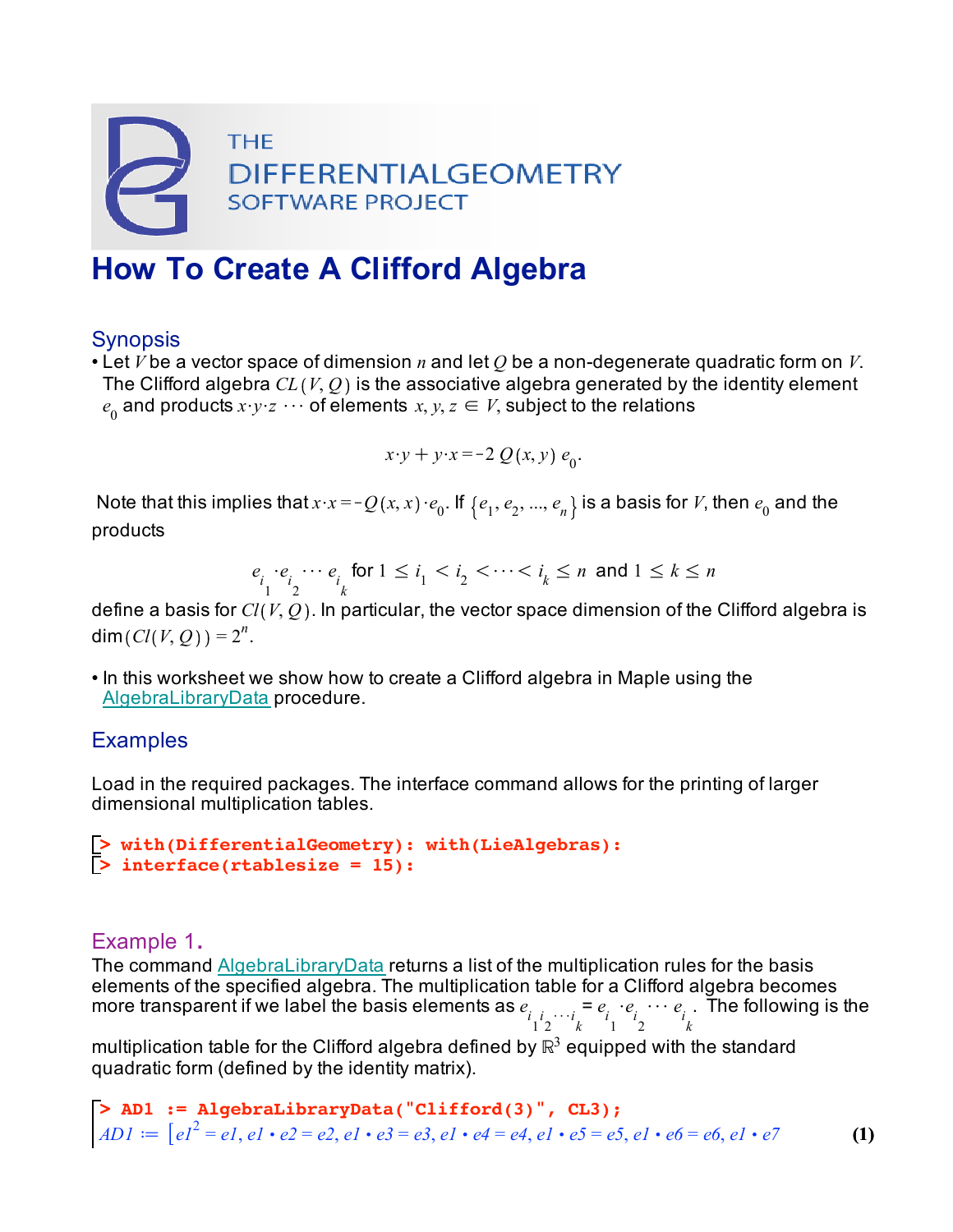$$
= e7, e1 \cdot e8 = e8, e2 \cdot e1 = e2, e2^2 = -e1, e2 \cdot e3 = e5, e2 \cdot e4 = e6, e2 \cdot e5 = -e3, e2 \cdot e6
$$
\n
$$
= -e4, e2 \cdot e7 = e8, e2 \cdot e8 = -e7, e3 \cdot e1 = e3, e3 \cdot e2 = -e5, e3^2 = -e1, e3 \cdot e4 = e7, e3
$$
\n
$$
\cdot e5 = e2, e3 \cdot e6 = -e8, e3 \cdot e7 = -e4, e3 \cdot e8 = e6, e4 \cdot e1 = e4, e4 \cdot e2 = -e6, e4 \cdot e3 =
$$
\n
$$
-e7, e4^2 = -e1, e4 \cdot e5 = e8, e4 \cdot e6 = e2, e4 \cdot e7 = e3, e4 \cdot e8 = -e5, e5 \cdot e1 = e5, e5 \cdot e2
$$
\n
$$
= e3, e5 \cdot e3 = -e2, e5 \cdot e4 = e8, e5^2 = -e1, e5 \cdot e6 = e7, e5 \cdot e7 = -e6, e5 \cdot e8 = -e4, e6
$$
\n
$$
\cdot e1 = e6, e6 \cdot e2 = e4, e6 \cdot e3 = -e8, e6 \cdot e4 = -e2, e6 \cdot e5 = -e7, e6^2 = -e1, e6 \cdot e7 = e5, e6 \cdot e8 = e3, e7 \cdot e1 = e7, e7 \cdot e2 = e8, e7 \cdot e3 = e4, e7 \cdot e4 = -e3, e7 \cdot e5 = e6, e7 \cdot e6 =
$$
\n
$$
-e5, e7^2 = -e1, e7 \cdot e8 = -e2, e8 \cdot e1 = e8, e8 \cdot e2 = -e7, e8 \cdot e3 = e6, e8 \cdot e4 = -e5, e8 \cdot e5 = -e4, e8 \cdot e6 = e3, e8 \cdot e7 = -e2, e8^2 = e1
$$

Now we load these multiplication rules into memory with **DGsetup**. At this point we can also specify the labels we wish to use for the vector basis for our Clifford algebra.

**> DGsetup(AD1, '[e0, e1, e2, e3, e12, e13, e23, e123]', [omega]); (2)** *algebra name: CL3*

Display the multiplication table for the Clifford algebra  $CL($   $\mathit{R}^{3},$   $\mathit{I}_{3}$ 

```
CL3 > 
MultiplicationTable();
```

|                |  |  |  | e0 el e2 e3 el2 el3 e23 el23                             |       |    |
|----------------|--|--|--|----------------------------------------------------------|-------|----|
|                |  |  |  |                                                          |       |    |
|                |  |  |  | $e0$   $e0$ $e1$ $e2$ $e3$ $e12$ $e13$ $e23$ $e123$      |       |    |
| el             |  |  |  | $ $ el $-e0$ el2 el3 $-e2$ $-e3$ el23 $-e23$             |       |    |
| e <sub>2</sub> |  |  |  | $ e2 - e12 - e0 e23 e1 - e123 - e3 e13$                  |       |    |
| e3             |  |  |  | $e3 - e13 - e23 - e0$ $e123$ $e1$ $e2 - e12$             |       |    |
| el2            |  |  |  | $el2$ $el2$ $-el$ $el23$ $-el$ $el3$ $-el3$ $-el3$ $-e3$ |       |    |
| el3            |  |  |  | $\vert$ el 3 e3 -el 23 -e1 -e23 -e0 el 2 e2              |       |    |
| e23            |  |  |  | $ $ e23 e123 e3 -e2 e13 -e12 -e0 -e1                     |       |    |
| el23           |  |  |  | $el23 - e23$ $el3 - el2 - e3$ $el2$                      | $-e1$ | e0 |

**(3)**

**(4)**

Thus, for example, we see that

 $e2 \cdot e123 = e2 \cdot (e1 \cdot e2 \cdot e3) = (e2 \cdot e1) \cdot e2 \cdot e3 = -(e1 \cdot e2) \cdot e2 \cdot e3 = -e1 \cdot (e2 \cdot e2) \cdot e3 = e1 \cdot e3 = e13$ , which can be checked explicitly, e.g.,

*e13*

**CL3 > evalDG(e2.e123);**

$$
f_{\rm{max}}
$$

Example 2.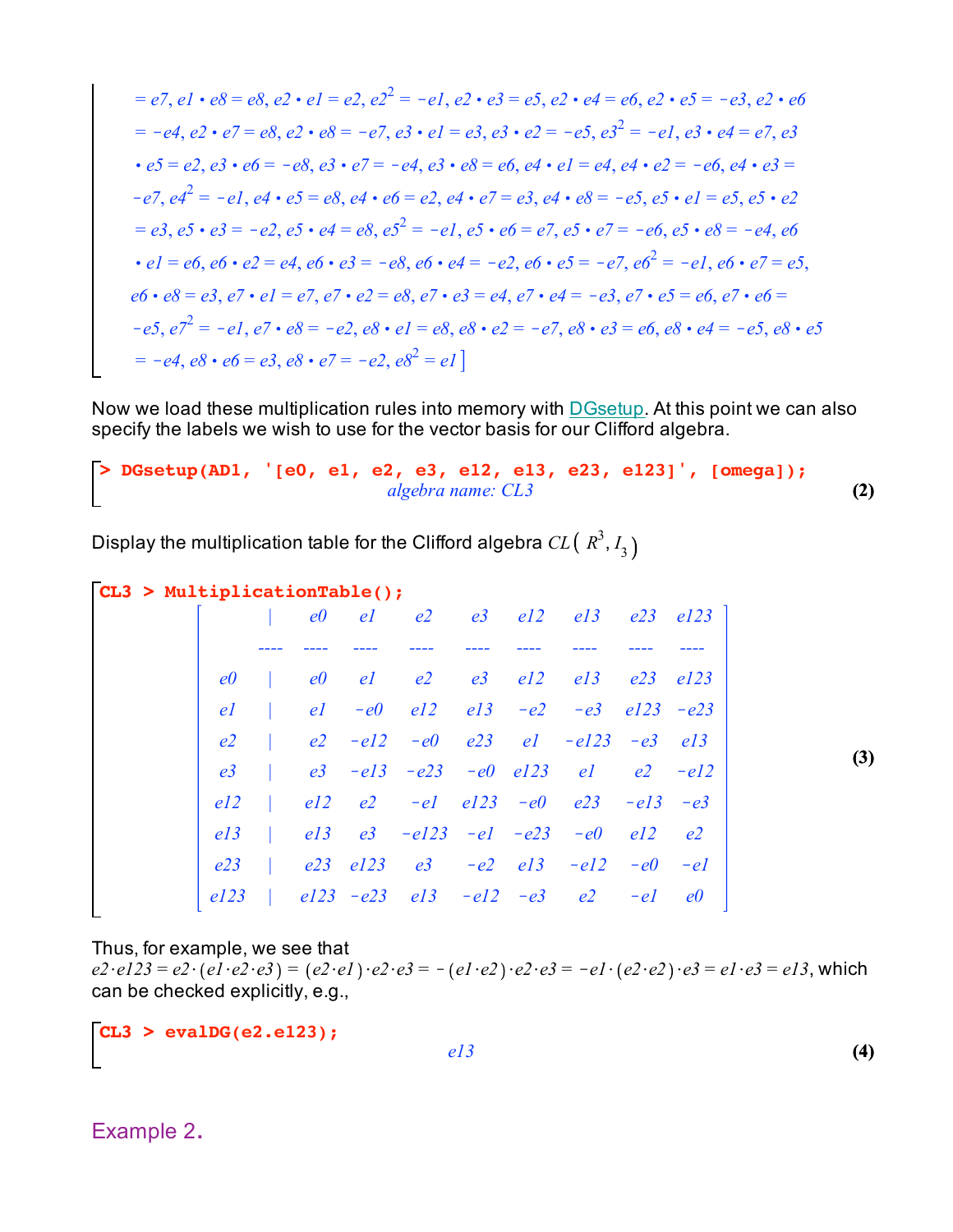Here is the split version of the Clifford algebra, defined with respect to the following quadratic form.

$$
\begin{bmatrix}\n> Q & \text{if } < < < 0, & 0, & 1 > | < 0, & 1, & 0 > | < 1, & 0, & 0 > >; \\
 & Q & \text{if } & Q & \text{if } & Q & \text{if } & Q & \text{if } & Q & \text{if } & Q & \text{if } & Q & \text{if } & Q & \text{if } & Q & \text{if } & Q & \text{if } & Q & \text{if } & Q & \text{if } & Q & \text{if } & Q & \text{if } & Q & \text{if } & Q & \text{if } & Q & \text{if } & Q & \text{if } & Q & \text{if } & Q & \text{if } & Q & \text{if } & Q & \text{if } & Q & \text{if } & Q & \text{if } & Q & \text{if } & Q & \text{if } & Q & \text{if } & Q & \text{if } & Q & \text{if } & Q & \text{if } & Q & \text{if } & Q & \text{if } & Q & \text{if } & Q & \text{if } & Q & \text{if } & Q & \text{if } & Q & \text{if } & Q & \text{if } & Q & \text{if } & Q & \text{if } & Q & \text{if } & Q & \text{if } & Q & \text{if } & Q & \text{if } & Q & \text{if } & Q & \text{if } & Q & \text{if } & Q & \text{if } & Q & \text{if } & Q & \text{if } & Q & \text{if } & Q & \text{if } & Q & \text{if } & Q & \text{if } & Q & \text{if } & Q & \text{
$$

We use the keyword argument *quadraticform* in the calling sequence to **AlgebraLibraryData**.

```
> 
DGsetup(AD4);
                                                                          (6)
> 
AD4 := AlgebraLibraryData("Clifford(3)", CL3Q, quadraticform = Q):
                           algebra name: CL3Q
```
Display the multiplication table for the Clifford algebra.

|                |                | $CL3Q$ > MultiplicationTable();                           |  |                               |            |     |
|----------------|----------------|-----------------------------------------------------------|--|-------------------------------|------------|-----|
|                | el             | e <sub>2</sub>                                            |  | $e3$ $e4$ $e5$                | e6 e7      | e8  |
|                |                |                                                           |  |                               |            |     |
| el             | el             |                                                           |  | $e2$ $e3$ $e4$ $e5$ $e6$ $e7$ |            | e8  |
| e <sub>2</sub> | e <sub>2</sub> | $0el$ $e5$ $e6$ $0el$                                     |  |                               | $0el$ e8   | 0el |
| e <sub>3</sub> | e <sub>3</sub> | $-e5$                                                     |  | $-e1$ $e7$ $e2$               | $-e8 - e4$ | e6  |
| e <sub>4</sub> |                | $e4 - 2el - e6 - e7$ 0 el $-2e3 + e8 - 2e4$ 0 el $-2e7$   |  |                               |            |     |
| e <sub>5</sub> |                | $e5$ $0$ $e1$ $-e2$ $e8$ $0$ $e1$ $0$ $e1$ $-e6$ $0$ $e1$ |  |                               |            |     |
| e6             |                | $e6$ -2e2 -e8 0e1 -2e5 -2e6 0e1 -2e8                      |  |                               |            |     |
| e7             |                | $e7 - 2e3 + e8$ e4 0e1 $2el + e6 - 2e7$ 0e1 $2e4$         |  |                               |            |     |
| e8             |                | e8 -2e5 e6 0e1 2e2 -2e8 0e1 2e6                           |  |                               |            |     |

Note that  $e^{2^2} = e^{2^2} = 0$  and that  $eI$ ,  $e3$  no longer anti-commute, which can be checked explicitly, e.g.,

```
CL3Q > 
evalDG(e2.e2);
                                                                                 (8)
                                     0 e1
```
#### Commands Illustrated

• AlgebraLibraryData, DGsetup, evalDG, MultiplicationTable

#### **Related Commands**

• AlgebraData, SimpleLieAlgebraData

#### **References**

• J. Baez, *The Octonions*